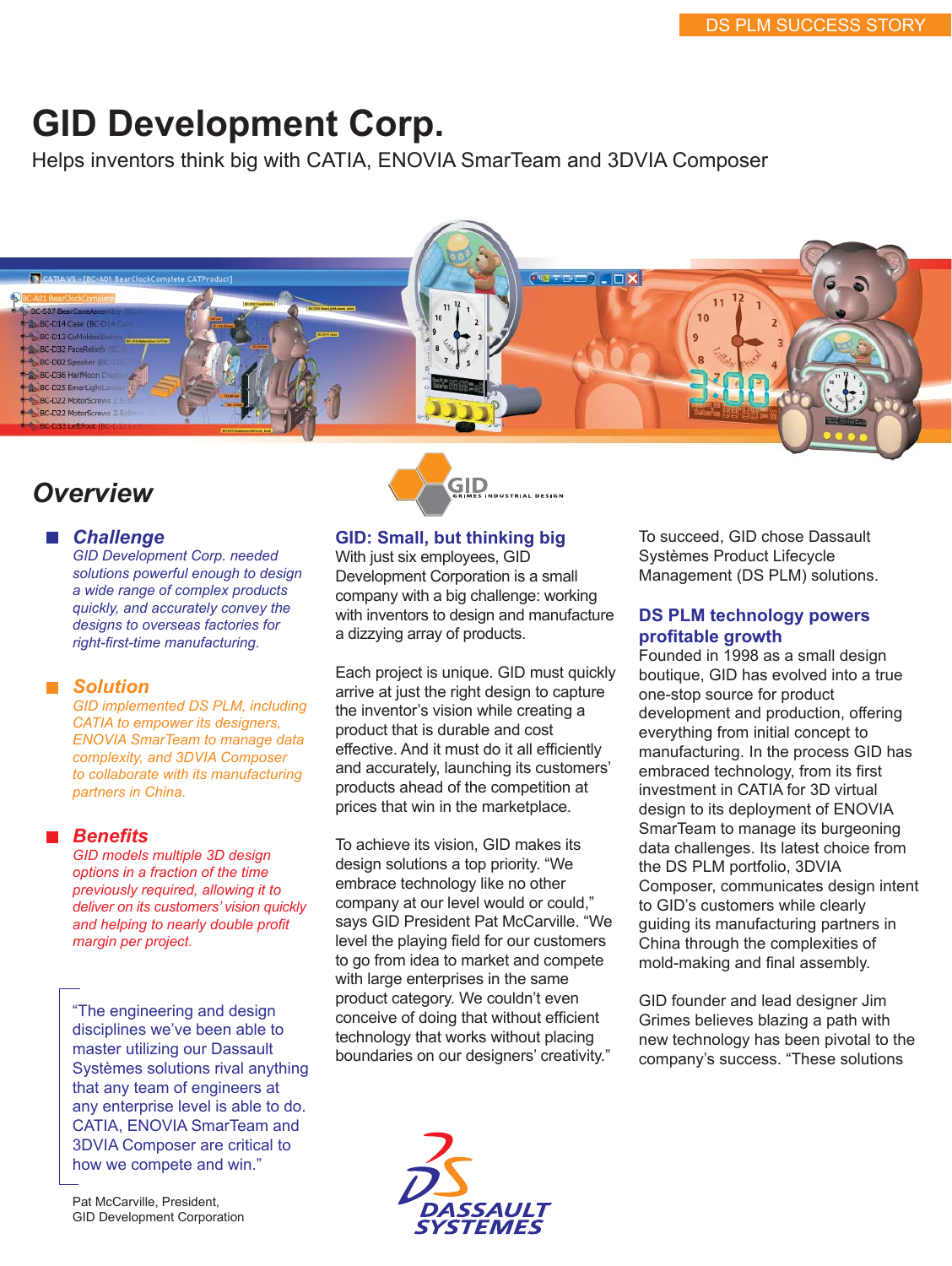



"These solutions pay for themselves on the first one or two projects, because without them you couldn't even do the projects."

Jim Grimes, Founder and Lead Designer, GID Development Corporation

pay for themselves on the first one or two projects, because without them you couldn't even do the projects," he says.

Adds McCarville: "The engineering and design disciplines we've been able to master utilizing our Dassault Systèmes solutions rival anything that any team of engineers at any enterprise level can do. We can make any type of product, from a toothbrush training device for children to digital air control valves for automotive paint spray guns. But we couldn't do it without embracing this technology and capitalizing on it."

GID's pioneering spirit is paying dividends, allowing it to take business its competitors cannot and delivering a start-to-finish capability offered by few in its market niche. "Prior to our effective implementation of DS PLM, our margin per project was 9% to 12%, McCarville says. "Today, GID achieves margin per project of 20 to 25% when the projects are in full production."

"Growth in fiscal 2007 and into fiscal 2008 has resulted in a 45% increase in revenue that has come by adhering to GID's best practices, which are based in accelerated proficiency with existing and new CATIA tools," McCarville says. "And the best part is that GID's headcount is the same as it was in fiscal 2004-05."

DS PLM also has allowed GID to serve bigger clients with recurring business. "Five years ago, we took \$5,000 to \$10,000 contracts, with no commitment to the follow-on business," Grimes says. "Now, some of our contracts are hundreds of thousands of dollars. That journey has been powered by CATIA. And as we add more technology like ENOVIA SmarTeam and 3DVIA Composer, we ensure our future."

# **CATIA for Design: boosting innovation for design excellence**

GID has combined the capabilities of CATIA Imagine & Shape and CATIA Functional Molded Part to offer design capabilities its competitors simply cannot match using other design tools. Both modules are part of the CATIA for Design solutions portfolio.

GID begins with an old technology gone digital – the ability to work on a computer in Imagine & Shape as if the image on the screen were modeling clay. Imagine & Shape allows designers to tug a form into any shape imaginable, enabling free-form design studies without the need for physical mock-ups. Designers can quickly arrive at the optimal balance between pleasing form and practical functionality while maximizing the emotional content that makes consumers consistently choose one product over another.

This technology – unique to CATIA – allows designers to play and experiment with a design challenge. Projects that would require hundreds of features and complex structure trees in a parametric-based tool can be achieved with a few dozen features in CATIA Imagine & Shape. The designer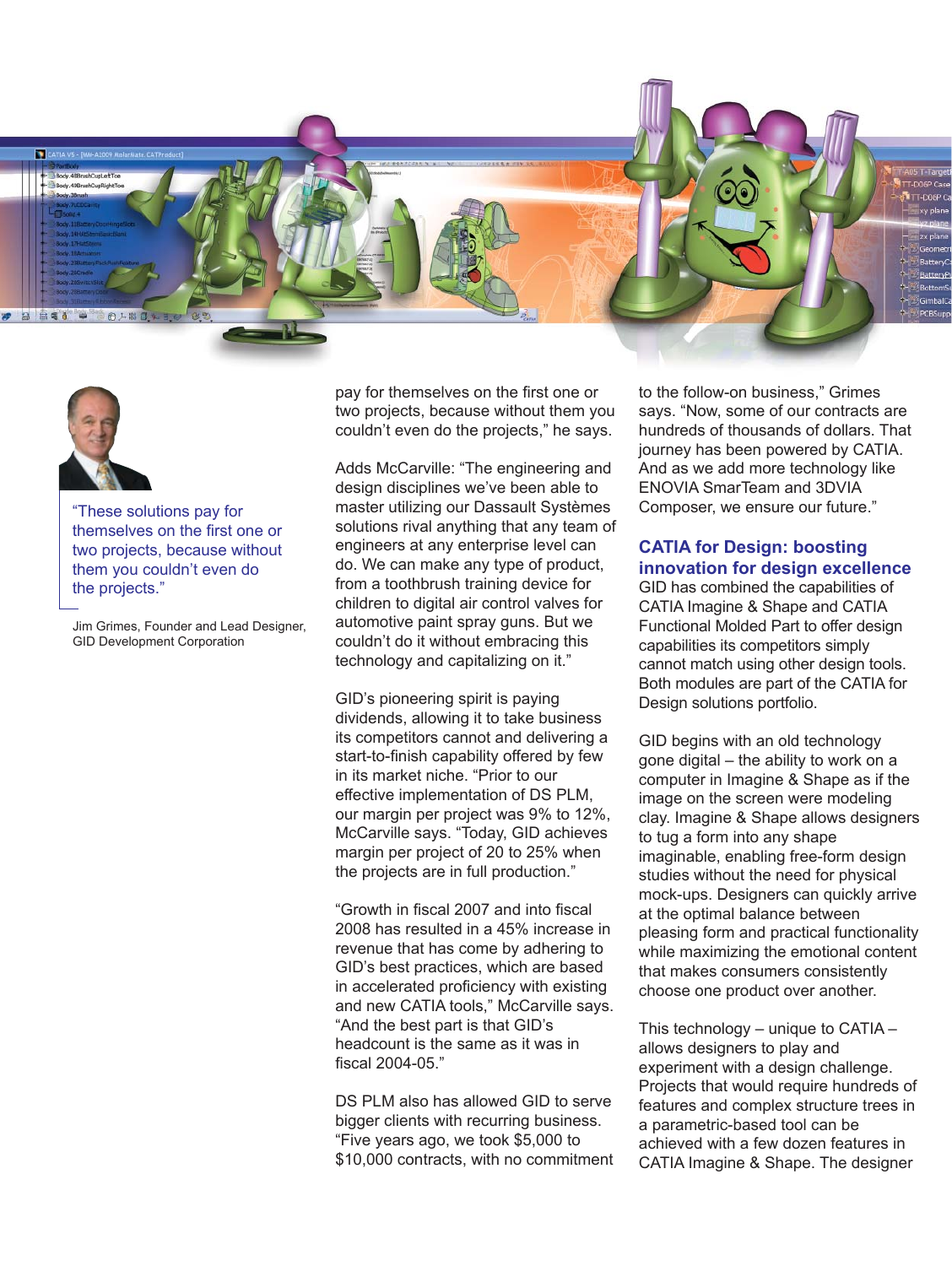

literally does not need to know where the design is going until it arrives, and can back up and restart any number of times from any design direction.

"CATIA does everything I can dream of doing," Grimes says. "With Imagine & Shape I can quickly develop several concepts, then easily modify them with the client to achieve a single design. That single design can then proceed to the next development phase. Using CATIA, we've achieved time savings of 30% in the completion of a project's first phase."

#### **Making parts right the first time, every time**

Functional Molded Part, meanwhile, accurately turns the design into a manufacturable product, from splitting the core of a mold and defining cavity geometry to addressing considerations like drafts and parting lines. Functional Molded Part gives GID the confidence that the designs it sends to its manufacturing partners will result in a perfect prototype on the first try, every time.

"We can't afford to send files over there and guess whether the part's going to come back right," Grimes says. "If I give a Functional Molded Part design evaluated with the Core & Cavity functionality to a manufacturer in China, I have 100% confidence that they're going to be able to make us a mold. It's right, and we win."

Functional Molded Part delivers more

than just manufacturing accuracy, however. It also contributes to reducing design cycles and managing complexity. "With the variety and complexity we deal with, it's a real key to my ability to keep up with the demand and quality our clients expect," Grimes says. "It lets me do things I just couldn't dream of doing any other way. If you really get into some of the finer features of CATIA, you can become a powerhouse as a small business."

# **ENOVIA SmarTeam maximizes design efficiency**

As the company moves forward strategically for the future, GID has implemented ENOVIA SmarTeam to streamline its management of 3D design data, as well as its development and outsourcing processes for manufacturing.

ENOVIA SmarTeam has allowed GID to improve its processes from 3D design through to communication with suppliers. As McCarville points out, this makes the company "multi-task capable." It helps GID manage its data to create accurate BOMs for manufacturing, track parts and costs, and quickly locate data for reuse in new projects. ENOVIA SmarTeam also gives McCarville the ability to communicate directly with the supply chain using product design files, allowing GID's designers to stay focused on design, not business processes.

When every minute of each designer's time is critical, ENOVIA SmarTeam



"Prior to our effective implementation of DS PLM, our margin per project was 9% to 12%. Today, GID achieves margin per project of 20 to 25%."

Pat McCarville, President, GID Development Corporation